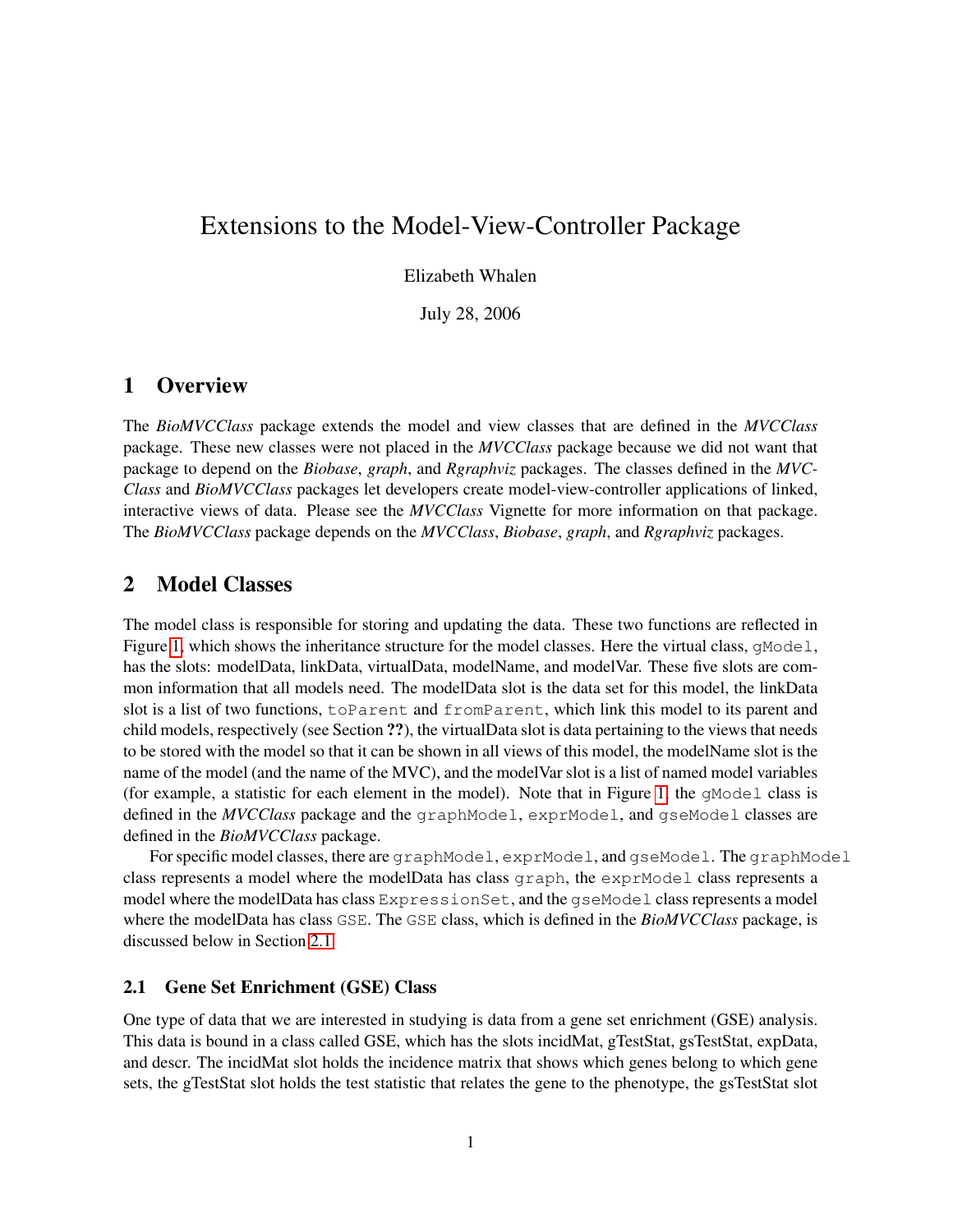

<span id="page-1-0"></span>Figure 1: Inheritance for Model Objects.

holds the gene set test statistic that is calculated by multiplying the incidence matrix and the gene test statistics, the expData slot holds the experimental data, and the descr slot is a description of the gene sets being studied. The class definition for GSE is shown in Figure [2.](#page-1-1)



<span id="page-1-1"></span>Figure 2: The Gene Set Enrichment (GSE) Class.

The GSE class is then used in the modelData slot of the gseModel class.

## 3 View Classes

The view classes represent the visual depictions of the model. All views need to store some common information and respond to certain events through methods. This consideration led to an object model where the different view classes inherit from a view virtual class, called genView. The object model for the view classes is shown in Figure [3.](#page-2-0) Note that in Figure [3,](#page-2-0) the genView and plotView classes are defined in the *MVCClass* package and the graphView, and heatmapView classes are defined in the *BioMVCClass* package.

The genView class has three slots, dataName, win, and winNum. dataName is the name of the model that the view displays, win is the Gtk window object that holds the view, and winNum is the number of the window so that the window can be identified in the GUI that other packages create. All views need to know these three pieces of information so genView binds the view classes together.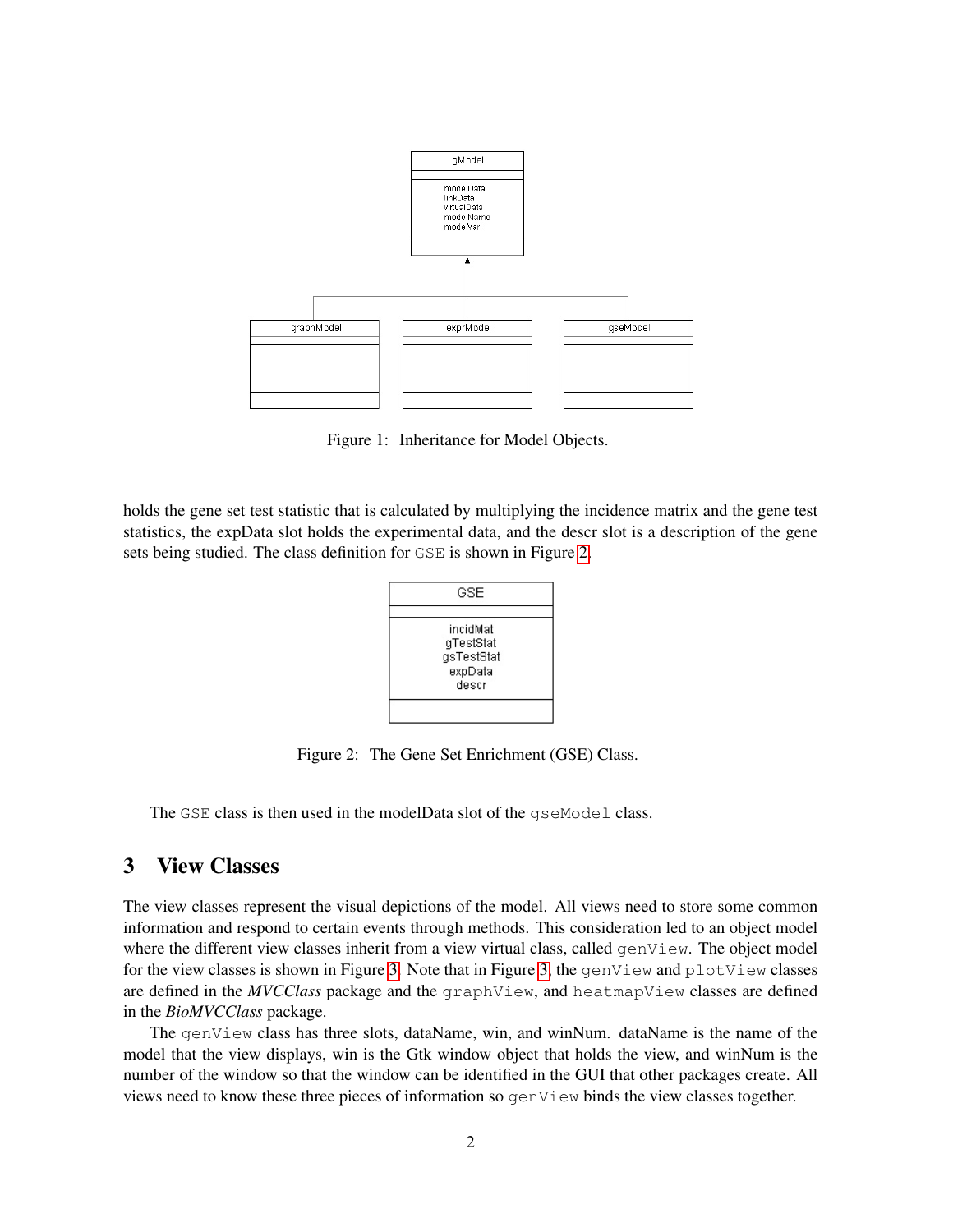

<span id="page-2-0"></span>Figure 3: Inheritance for View Objects.

When creating a plot of a data set, there is a general class, called  $plotView$ , that has the slots, plotDevice, plotPar, and drArea, which store the device number of the plot, the plotting parameters, and the Gtk drawing area object, respectively. This class is a virtual class because it is not intended to have any objects as it just represents a general plot. The plot classes that can have objects are the specific plot classes, graphView and heatmapView, which inherit from the plotView class.

The graphView class represents a graph plot view and it has the extra slot, grLayout, which holds a Ragraph object that represents the layout of the graph plot. The heatmapView represents a heatmap view of the data and it contains the slots, ordering and rNames, which are a list that is returned from the heatmap function to give information about the dendrogram ordering and the names of the rows from the model that are shown in the heatmap, respectively. Note that some of these views are only applicable for certain model types. For example, the graphView class only makes sense for a view of a graph object, which would be stored in the graphModel class.